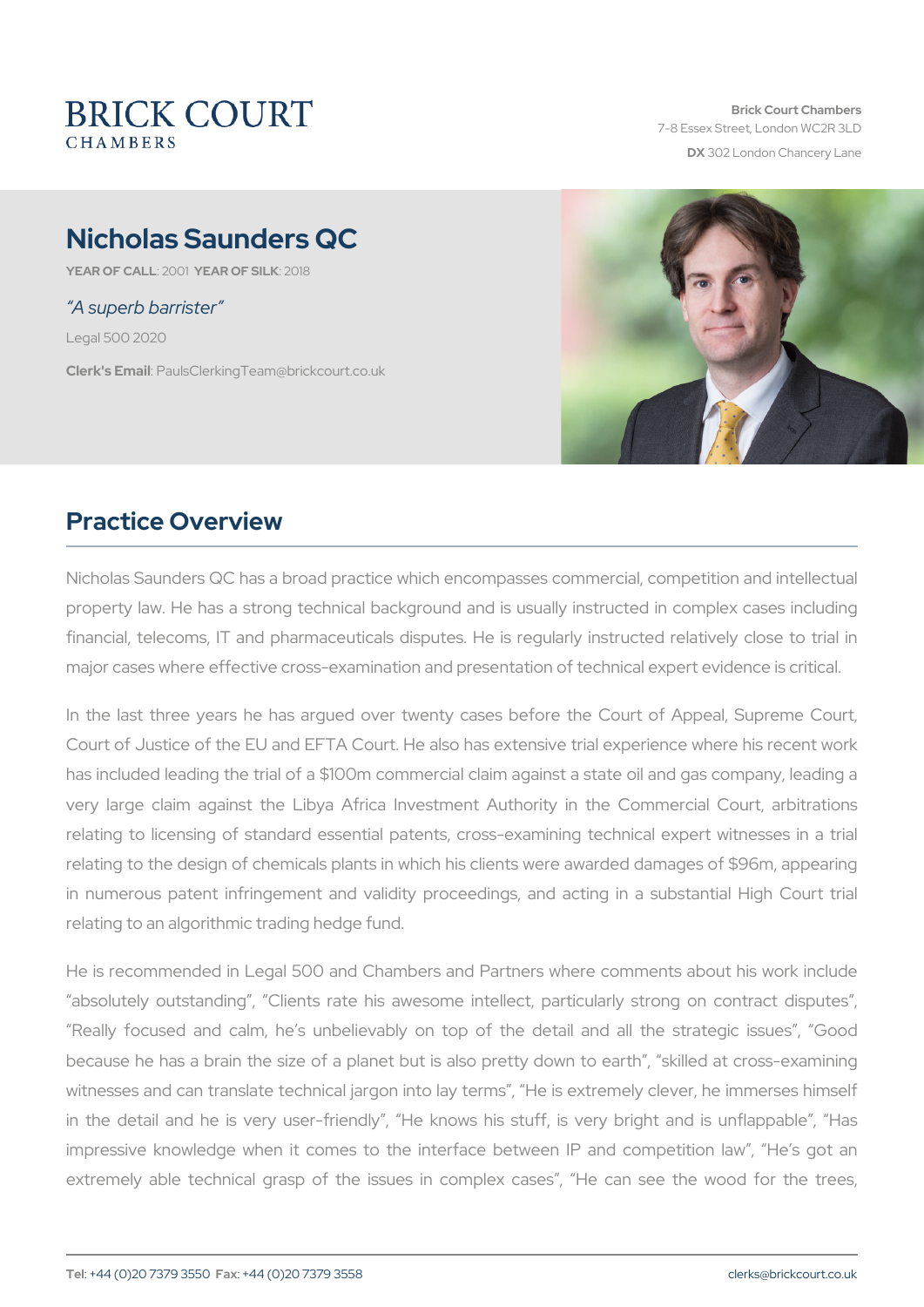identify what the good points are and articulate them relatively simply.

#### Commercial

Nicholas has experience of a wide range of commercial work in the and arbitrations under LCIA, SCC and UNCITRAL rules. He is regularly conflict of laws issues or when an apply and recarrigents.

His recent commercial cases include a substantial number of commod as Bioromoil v Vector Energy (LCIA arbitration); OMV SupphymaemolialTr Court, Court of Appeal, interpretation of CIF contracts, me GsIncebparle sCeonat v London Commodit(yHi BgrhokCearst, trading on SCOTA terms).

In Catalyst v Libya Africa Invecsion menter of articoliort) he led a substantia breach of an agreement to provide investmentComwaarradgemPehmenteessekortseideass lead junior at a substantial trial relating to a quantitative hedge for commercial fraud cas Feositing cas Recovery Fund C on Both weed Saky & ourt fraud relating to the restructuring of a fund and issues relating to scope appeared in a series of cases involving conspiracy and breach departure of employees to comspoefitiware including Network v Tomlins Datafind v SMigodrom enix v Hall anno Epoith Adsvertising v Cho Yung and other

He has acted in a number of cases involving claims for Wrotham P value arbitration, and a series of arbitrations relating to intellectu value of over \$2 billion. He leMd efobircathe Restaeianment Cionuncil (MigChel Ctee unt) F which was a substantial claim for underpaid royalties under a patent I

His insurance cas Newstuinal Endergy (Hvig Shta Court claim relating to failure cables between England and Northern Ireland) and advice to various m

For a number of years Nicholas has also been ranked in the top tier and his cases in that HolmPeCa vnettheusof ecredits IT system im Spelemeetatatioofn\$; ta for Health v (Weity substantial arbitration in which he acted for Fu systems dis $\bigcirc$  Detevential function and the claim relating to O2 s IT systems confidential arbitrations.

He has also acted in several confidential defence related commercial

### Competition

The majority of Nicholas competition law work relates to the inter intellectual property. He has a considerable amount of specialist know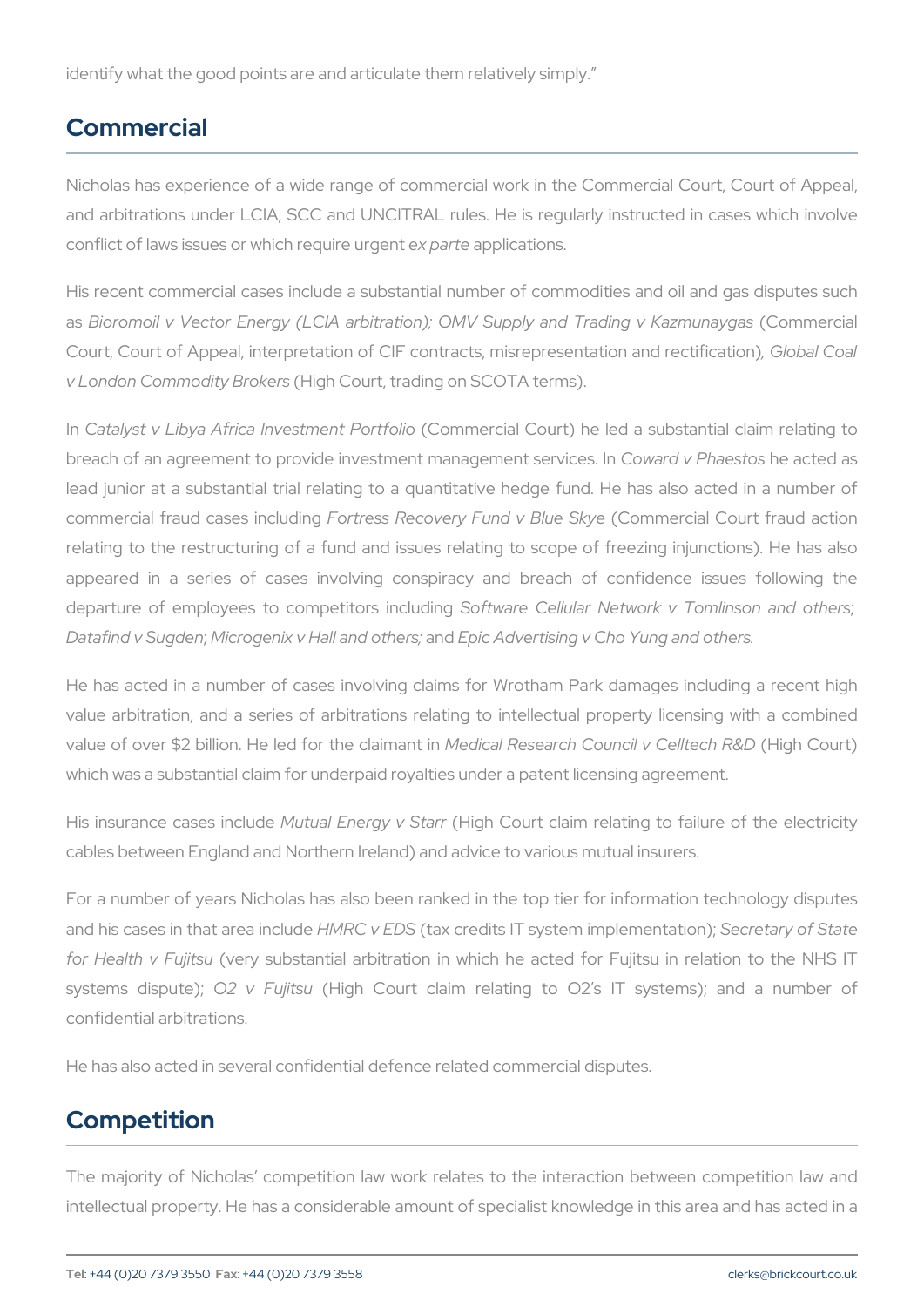number of leading cases relating to euro defences to IP infringe and RAND licensing nimiorleudding ganet v Google, SamNsoukning and PCHOM w en Phi Aminand several confidential arbitrations.

His more general EU law work has included advising in relation customs union and he has appeared in a series of cases inve movement and intellectual propeStpyecried httys Enuorbupdeinang Pharmihaligh Donc Court, Court of FAIppealPharma v DrugsRUs and Goentol Court of Pangibiosal) (CJEU, free movement of counterfeit goods).

He has also acted in a number of disputes between airlines and airports relation handling and airport handli**rg** afreseis in Gatwing the Gay appear ty beso the the Civil Aviation Authority).

Nicholas has also acted in a number of cases involving the relationship legislation inCcd undiang Drink (vprhint/cRpCles of effectiveness and rootine quantience), and the c HMRC qualification for research and development  $A$ and  $A$ and  $C$ u, ditrsa)n staend pri and freedom to provide services).

#### Intellectual property

Nicholas recent IP cases cover the full spectrum of IP work a defence to a challenge to the UK trade mark legislation before the C in Twentieth Century Fox v Condiecte Ennotion con Cands ury s appeal against grant of a trade mark of a trade ma for the colour purple, and appearing for the United Kingdom before th case about Christian Louboutin s red-soled shoes.

His patent work focusses mainly on telecoms and pharmaceuticals di the recent UK telecoms patent infringement ingital igensed stand interactional v Nokika nwired Planet v Google, SamsannAndpopkaend HQuuaa) wioazommdmis ad Wianngneim Lambert v Accrtasves ond medical use patents which will be heard by the 2018. His other patent disputes include a \$pensius and out oppapite not a denilities Comptroller, Epshtein vinCtoimpetmoelnetr) and validity Ocaassue se such a xat belong hLife Court, medical Dianiscs), Nov(d-zigning Gou Appliance Brasswar et igh Alceanic patent infringement relating to pluimfibeing Peignung antof, Appeal, owner employee inve Gt FRS n \$ ndustries (vHi Prolinc court infringement action relating cartsNichia v Seoul Sem (ild ognholucootuomt infringement and validity Pheilaption og Amino (High Court MPEG patent inStorhinung bet meen published Court infringement relating to a tarpauling mounting system on trucks).

He has also appeared in most of the recent major cases on Su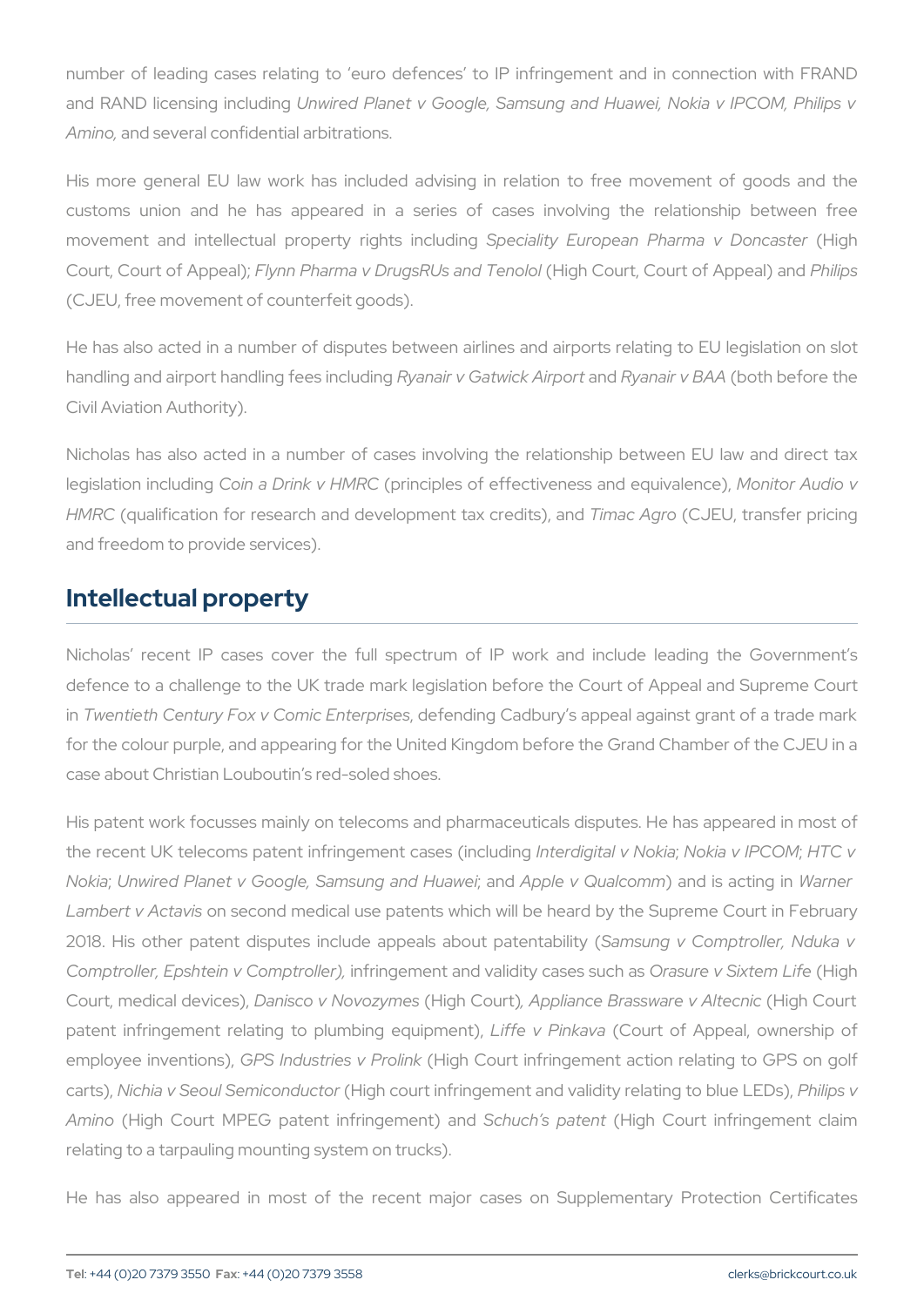includiMingrc(kHigh Court, end of procheNoluCedENotimo esolical Tdeewaicevs) Gilead (CJEU, meaning of basic pPatteermtain vfolmt of TTM et CourtA ctan vids v Boehringer (CJEU).

His trade mark casses cinallitude European Pharma ligh DG ou ats te Crourt of Appe  $m$ ark infringement and par Edylhen Phinapomtas)  $x$  DrugsRH Uigh T $C$ eonuorltol  $C$ ourt of trade mark infringement and Hoaauroak CeJEUmpolntse)e; dimensionaClantatavele Wharf v Registrar of (TH riagche CMbaumk sappeal, absolutum beb sog and uv al GetH) og de Court, Court of Appeal, trial relating to stripeCsadbhuthev shoesegiste fashoofe Highele Court, Court of Appeal, appeal relating to a trad be entare CarobuChyle Ebolour dimensional trade mark for the shap wegian he BoKaintd Koaft) Intellectual P (EFTA Court, absolute grounds for trade mark perginetration and and redevance of  $\epsilon$ (High Court and Court of Appeal Wienightet wratachers apple apoints trade infringement  $\bar{z}$  atsion); Group v e(absolute grounds appeal to Sothied High Court);  $\bar{z}$ Floor v Feations olute grounds roapp& e as Sp in the Community of the Cloipons munity) for the Cloipons munity (CJEU, counterfeit good Bevegluy la Hiid hs); Polo Club v Spor (thsig Dhir Coturan infringement trial). He has also acted in a number of trade mark app  $i$ nclud Phsgytech 6 P $\overline{F}$ i)g c; Aure; Paneapple trade a m $6$ dhakes gies v Strategi.

His recent copyright  $B$ aAs $S$ e SA invcl $S$  deretary of State for Busine ( $\frac{1}{3}$  g dlime nao Iv review concerning whether the UK s private copying legis Sate in as whas vert Retriev (eCrJEU, whether internet Piunuk lsicin Relinaquionoms; Consultants v News Agenc (CJEU, e-commerce Addireantd ve) | p  $(OSJE$  tubs, distribution right and transformation right and transformation right and transformation right and transformation right and transformation right and transformation rig of copyright Swiccrhkt)i;ng Brein (CvJEZijggoom munication to the public and service providers in connection wLietholTaheHePnigGaetEeUBawyhether copyright in the taste of  $P$  ehheaemse( $E$ AEU, music sampling and uphonologe (chainen  $E$ U); Spiegel Online Cu BELeMick eniging Openbare BiCblEd the kental and lending r  $b$ ooks); Vaenrdag Ester(KCaJUEeU, database rights in maps).

Many of his cases concerning Community and UK design rights rela Karen Millen F(&SJHEU)(Ministmania v R(U-singlhev@durt trial, design of t-shirts) High Court actions in which he laxated river at Sulete receiver arcadia Group; La Wondertype; Laundry Athletics v Sainsburys; Laundry Athletics v Boi Union and the Officers Club; Laundry Athletics v Superfly; Laundry At v Visage and Fashainod DING Functional v Price.

Nicholas has also acted in a number of cases related to counterfe Chanel v Zou.

His industrial design Lcianspeas imaterdieals v Pholigh eCrounkt design OI Hylh Valai Group Niveddes U, appeal relating to scope of relevant puinotriment Handels v H Van der Beek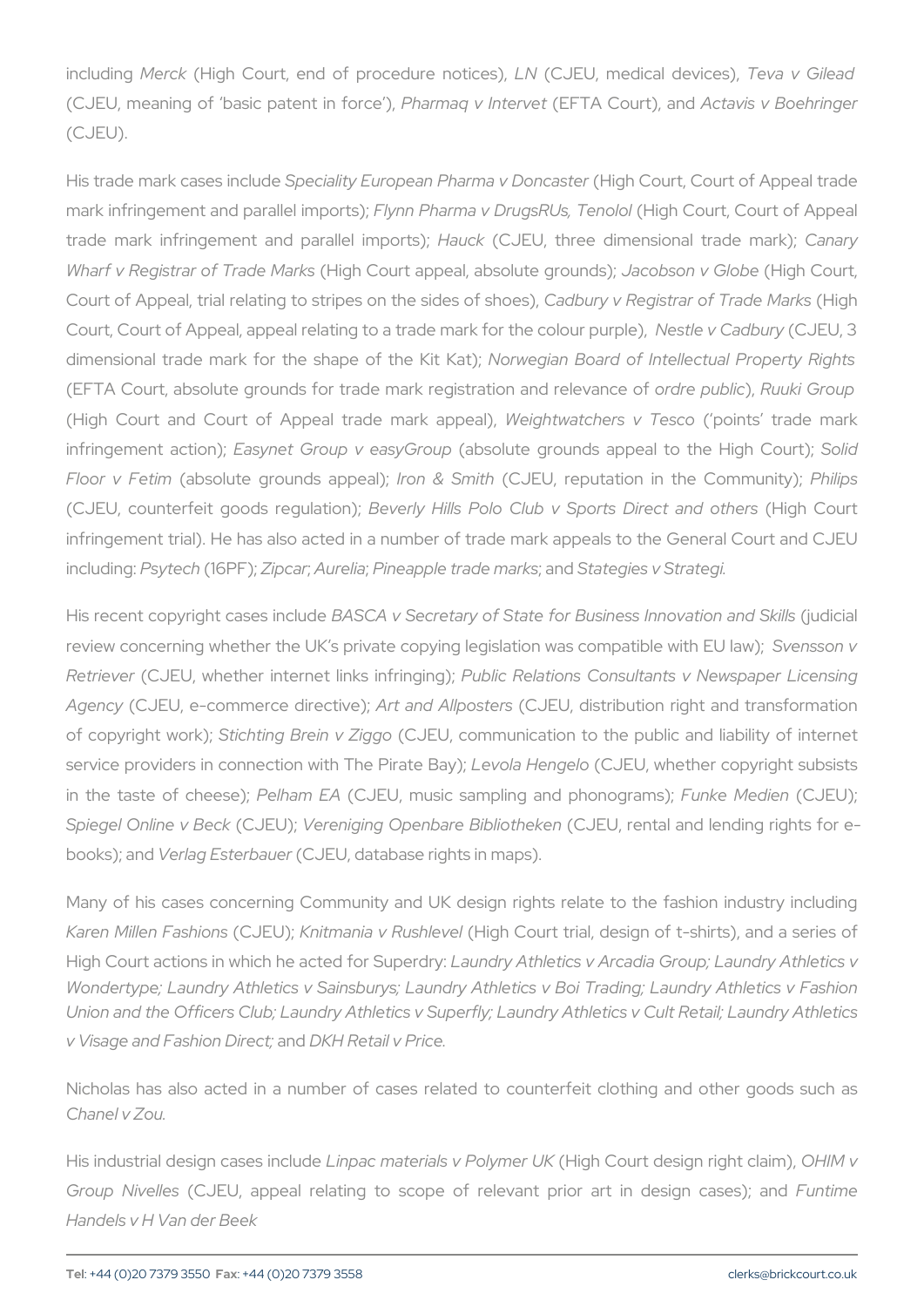(High Court claim relating to Community and UKides) gn rights in fair g

Nicholas also regularly acts in media and enteSrataionomae Blyforades Oniclu which concerned ownership of IP rights when baDrudans pDI uitmaunt the banids appeal in the Court of Appeal against Sony in connection with Simon Le Bon and others v Gbouut ecsft eArp Pleade, and acting for Sean Com passing off allegations in Dtehaerlbly on hy Cosen ( Beands of requently advised bands, and also he also have  $n = 1$ collecting societies and music publishers. He has also advised a nu issues relating to their image rights and trade mark issues.

#### Education & Appointments

MA, PhD (Cantab). Awarded various scholarships and prizes incl Nicholas worked at CERN in Geneva developing detectors used in lecturer at Cambridge University. Awarded Queen Mother and H. Temple.

In 2014 Nicholas was appointed by the Attorney General as IP Treas Comptroller) and in that capacity regularly advises the Government appeals and on behalf of the United Kingdom in cases before the previously on the Attorney General s B panel of counsel.

### Publications

" Copinger and Scone James on Copyright (specialist editor and con " The Trade Marks Handbook (contributor - trade marks and the inte " The Encylopedia of E-Commerce (contributor - IP and e-commerce) " The Encyclopedia of Forms and Precedents (contributor - e-comme " The Modern Law of Patents (contributor - conflict of laws)

### Directory Quotes

Nicholas is listed in each of the Legal 500 and Chambers and Partner property, information technology and competition law.

- " "He is really good on the interface between IP law, litigation an the technical side and is really approachable with clients examination skills and he has got a charming manner in court." (C
- " "He bridges the gap between coming from an IP background and (Chambers & Partners 2022)
- " "A team player, really good to work with." (Legal 500 2022)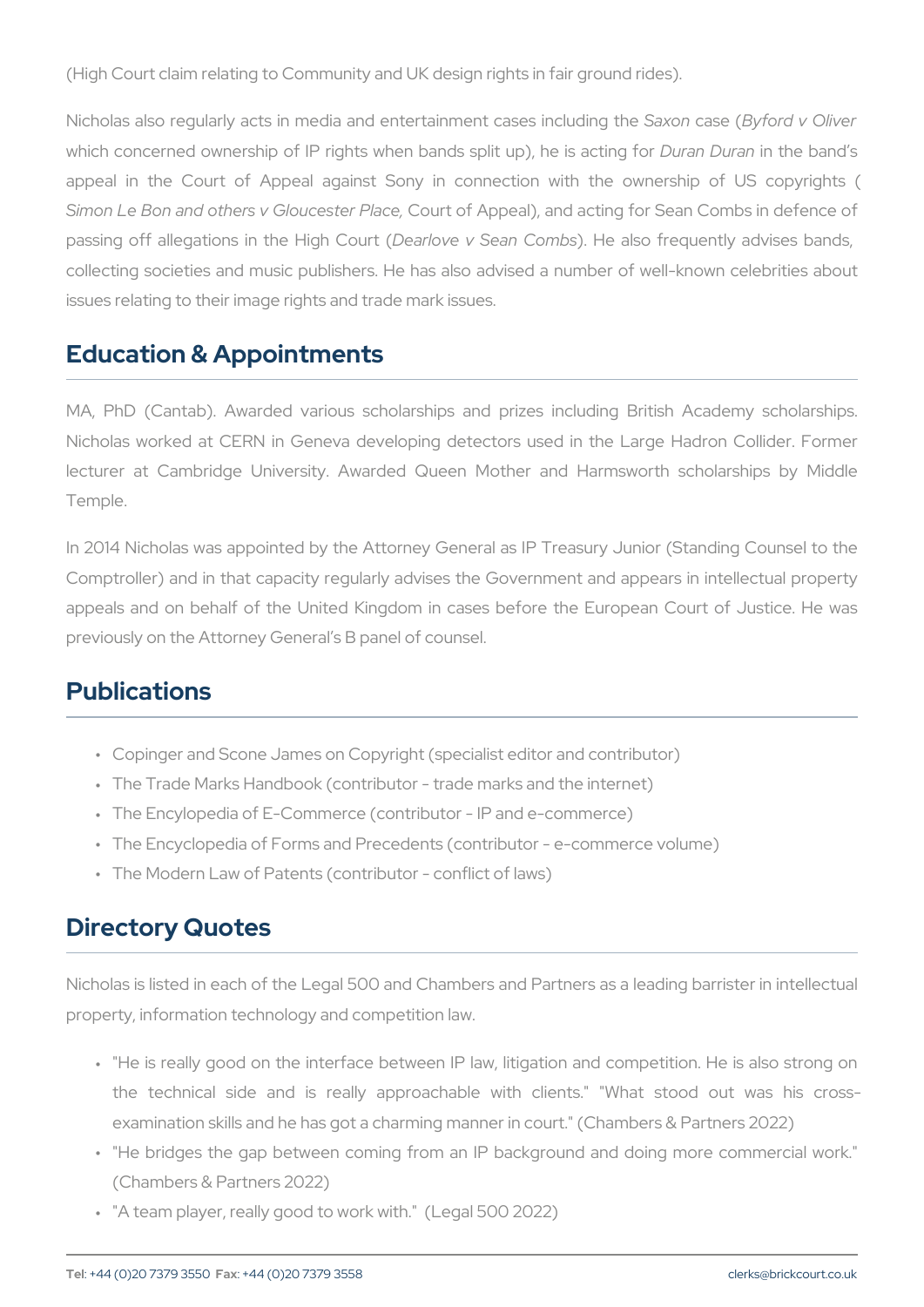- " "Whatever he picks up, he's brilliant at it." "Very knowledgeable & Partners 2021)
- " "He has phenomenal technical capability and is a very kind and counsel to have on your team." "He is very intelligent and persona " "He has authority and gravitas." (Legal 500 2021)
- " "A measured and intellectual advocate who is suitable for comple barrister who talks to the judge, not at the judge. Although a re authority and gravitas and will go far." (Legal 500 2021)
- " "He is known for his expertise across IP and competition law." (Le " "An accomplished advocate who is able to assist clients who:
- contractual disputes and notable cross-border aspects. He also law. He is an experienced adviser on technology disputes inv profile international technology companies." "He has an excellent constructive and responsive." "He is a recognised leading knowledgeable and easy to work with." (Chambers & Partners 2020)
- " "He is very talented indeed." "Super bright and very technical 2020)
- " "He is known for his expertise across IP and competition law." (Le
- " "A superb barrister." (Legal 500 2020)
- " "Highly able, writes very well and knows what he is doing." "Alw he is pragmatic and has a good eye for what the winning points are.
- " "He will do very well in silk he's very good technically and perso excellent and he has a deep and profound understanding of Partners 2019)
- " "Clients love him he commands respect in meetings, and successful in court." (Legal 500 2018-19)
- " "Excellent for broad IP and commercial matters." (Legal 500 2018-
- " "Very strong on IT-related matters with good clear advice." (Cham
- " "He is very academic and thorough." (Chambers & Partners 2018)
- " "He has a brilliant unflappable quality in court." (Legal 500 2017)
- " "Really focused and calm, he's unbelievably on top of the d (Chambers & Partners 2017)
- " "He has a very calming manner and good instincts on what intellectually and user-friendly." (Chambers & Partners 2017)
- " "A first-rate mind." (Legal 500 2016)
- " "Very knowledgeable and a pleasure to work with." (Legal 500 2016)
- " absolutely outstanding and will be a leading IT silk in ten ye quality of his written opinions. (Chambers and Partners 2014)